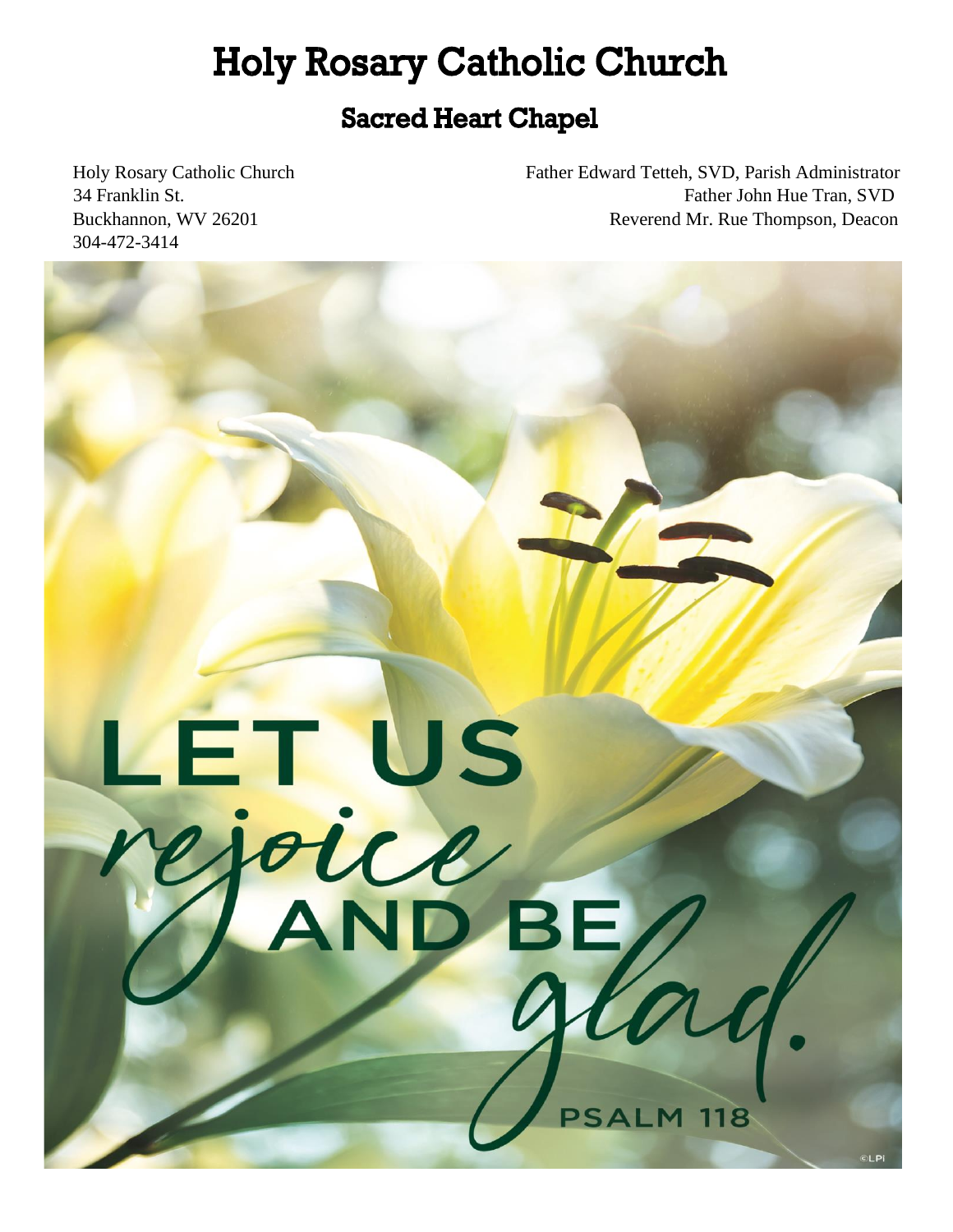#### An Easter Message from Father Ed

ur Lenten 40 days' journey with Lord Jesus Christ is over, and now we commemorate the Easter Season. If you recall last year, I said as The much as I enjoy Christmas, Easter is my favorite and the Easter Season. If you recall last year, I said as much as I enjoy Christmas, Easter is my favorite and greatest feast. For us Catholics and other Christian denominations, Easter is the greatest feast of all feasts. At Easter, we commemorate Christ's victory over death on the Holy Cross and his resurrection from death. As St. Paul reminds us, "If Christ has not been raised, your faith is futile, and you are still in your sins." ( 1 Cor 15:17) Thanks be to God for raising his beloved Son Jesus Christ from death which teaches us that for Christians, death is not the end of life but a transition to a new and better life with Jesus and his heavenly Father. The Catechism of the Catholic Church teaches, "Therefore Easter is not simply one feast among others, but the 'feast of feasts,' the 'Solemnity of Solemnities,' just as the Eucharist is the "Sacrament of Sacraments." (#1169. p 303) St. Athanasius calls Easter "the Great Sunday."

 Last year due to the Covid-19 pandemic, we were able to celebrate Easter but not without restrictions. This year, praise and thanks be to our mighty God for allowing us to celebrate Easter without many restrictions like last year. We're back to normal life again. Glory and praise be to the Triune God. I would like to take this opportunity to express my profound thanks and appreciation to the Parish staff, liturgy committee, cantors, organists, lectors, sacristans, and everyone who made our Lenten and Easter celebrations a memorable one.

 May our risen Lord Jesus Christ bless you and your loved ones for your dedication to his church and mission.

Have a blessed and grace-filled Easter, Edward Tetteh, SVD

#### **Thank You**

It seems like just yesterday we were receiving the ashes on our foreheads to begin the season of Lent. And now, six weeks later, we begin the Easter season, renewed and refreshed. Liturgical seasons and all the associated activities take lots of thought, planning, and good Christian people who share their God-given gifts and talents with our parish. We sincerely thank all of those people who planned, attended, assisted, or participated in our Lenten season.

# **Holy Rosary Catholic Church Father Edward Tetteh, SVD, Parish Administrator 34 Franklin St. Father John Tran, SVD Father John Tran, SVD Buckhannon, WV 26201 Reverend Mr. Rue Thompson, Deacon 304-472-3414 holyrosaryw.org**

#### **Easter Season Prayer Aids**

How was the Lenten Season for you? Did your prayer, fasting, and almsgiving bring you closer to our Lord? We now enter into the Easter Season, the 50 days following the Resurrection when we continue to pray and reflect on the Scriptures and what happened after Jesus rose from the dead. Don't forget to pick up our Easter prayer book, our "Little White Book." This prayer aid will assist you as you continue to reflect and pray on the life of our Lord. Pick up our "Little White Books" at the entrances to the church. They are free!

#### **Easter Flower Collection**

Thank you very much to all who contributed to our Easter flower collection. We were able to fill our sanctuary with fresh and colorful plants that enhanced our liturgical space.

#### **Lenten Almsgiving**

Thank you so very much for assisting us with our Lenten Almsgiving project. Through your charity we collected food to fill the Easter baskets which helped our neighbors at Crosslines. We also received generous donations for the people of Ukraine and they have been sent to the Diocese to help with this war torn area. Thank you so much!

#### **Our Sympathies**

Our sympathies are extended to our own Father Ed and his family on the death of his sister, Gladys Tetteh. May her soul, and all the souls of the faithful departed rest in peace.

### Blessing our Rock Garden: Please note the Change of Date

The BLESSING and DEDICATION of ST. JOSEPH ROCK GARDEN will occur **Sunday, May 1**, following the 9 am

liturgy. We have waited a long time for the memorial stone to arrive and it is finally here! Please be a part of this dedication outside in front of the rock garden. If you have not yet placed your family stone in the garden, hurry and do that before the dedication! We want all families to be represented as a way of honoring good St. Joseph. This

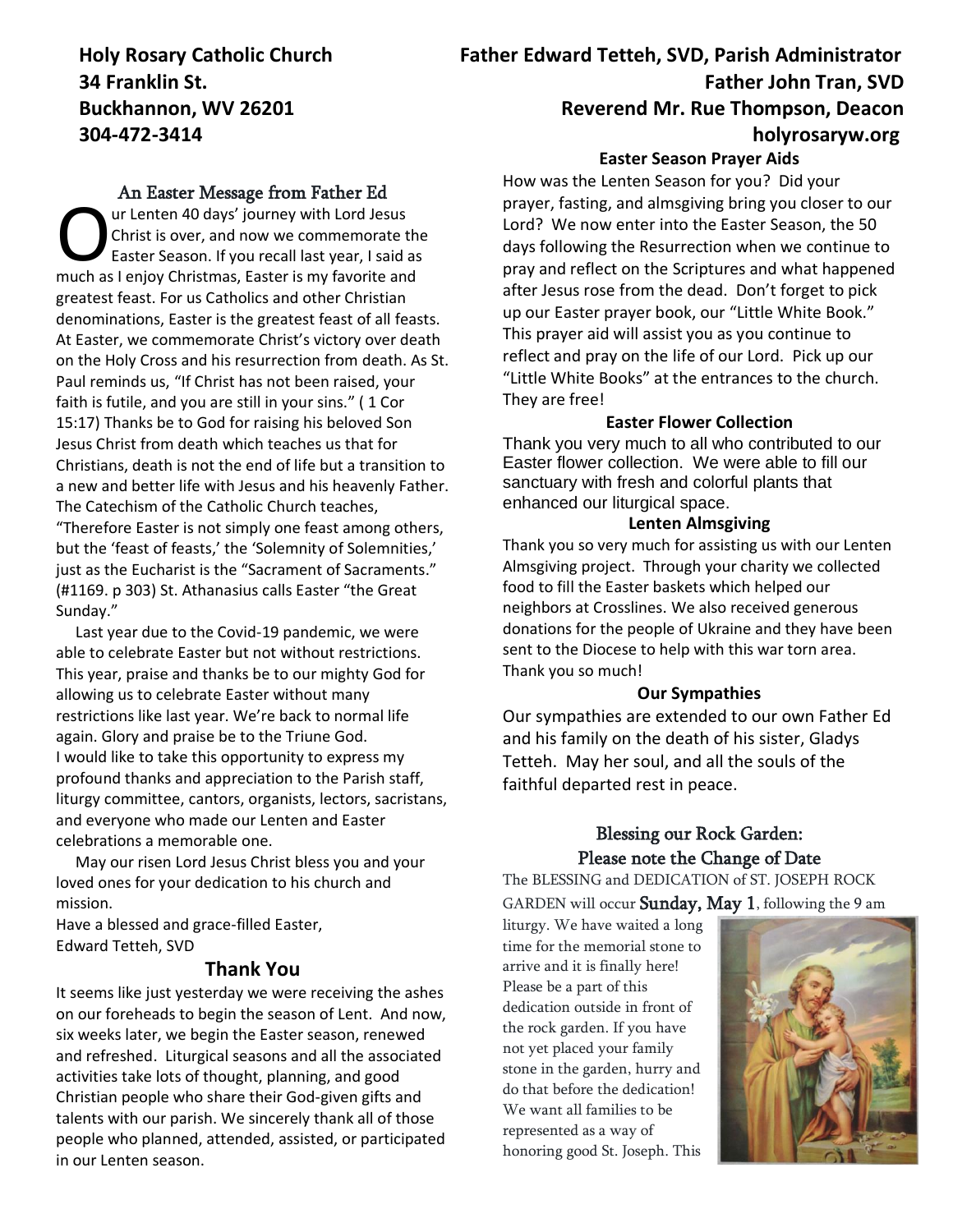is also a means of recognizing the role of fathers in the life of the Church and in the family.

 Thank you for your patience in waiting for this dedication. Shipping delays were the problem. See you then!

#### **Volunteers Needed**

Last weekend we asked for volunteers to help us begin our "social gatherings" at Holy Rosary. We hope to host a Mother's Day Breakfast on May 8<sup>th</sup>, a Father's Day Breakfast in June, and a First Communion reception, also on May 8<sup>th</sup>. We need leaders and helpers! Volunteer your help to Father Ed!

#### **A Note From Brother Roy**

Bro. Roy Madigan, S.M. will have a change of address beginning the end of April of this year. His new address will be 1276 National Road, apartment 403, Wheeling, W.V. 26003-5770.

#### Thanks for the Water Heater

We recently donated a gently used water heater from our parish rectory. The recipient is very grateful and expresses his sincere thanks to our parish!

#### Our Diaper Bank is Back!

Since the Pandemic, our services at The Parish House have been limited. Recently, we have been asked to RE-vive our Diaper Bank Ministry. I have contacted a few parishioners and there is interest in starting up, but we will need your support. There are 3 ways to help. 1} Bring your donations of diapers and wipes to the Hall so we can begin with a good supply. 2} Place a donation in the "Needy" basket marked for Diaper Bank. 3} Donate an hour or more of your time, 9 a.m.-1 p.m. Please call me at 472-2431 to arrange that. Please consider how you can be a part of this worthy ministry. This can make a difference in our community and may impact a temptation to seek abortion due to economic issues. Sincerely, Sarah Ziems

#### **Attention High School Seniors**

The Knights of Columbus Council 603 is pleased to announce the 2022 Father Mark T. Gallipeau High School Scholarship. The scholarship was established through the vision of the Elkins Council and is offering (1) scholarship to an active Catholic high school senior. Applications are open to all active members of Holy Rosary parish in Buckhannon, St. Patrick parish in Coalton, and St. Brendan parish in Elkins. The deadline for applications is April 22, 2022. To download a copy of the scholarship information and application, go to the St. Brendan webpage and click on the scholarship link on the home page.

**Last Week's Collection**

Envelopes: \$2,570 Loose: \$258 Attendance 4/9- 43



 $4/10 - 105$ 

#### **Hearing Assistance Devices**

Hearing assist devices are located at the entrance to the church.

#### **Celebrate With your Parish Family!**

Do you have a birthday or special celebration in your family for April? Celebrate with your parish family! Just drop a note in the collection basket or give it to Fr. Ed. We are always proud of the accomplishments of our parish family, but we need you to tell us about them so we can share it with everyone! Don't be shy! Call the office or drop a note in the collection basket.

| April 10  | Mike Hicks              |
|-----------|-------------------------|
| April 12  | Brother Roy Madigan, sm |
| April 15  | Libby Anderegg          |
| April 18  | Dennis Cortes           |
| April 19. | Lany Wijayani (Hyre)    |
| April 21  | Linda Hicks             |
| April 21  | Father John Tran        |
| April 24  | Donna Gjolberg          |
| April 27  | Ralph Smith             |
| April 28  | Arthur Sayre            |
| April 29  | <b>Brian Nanners</b>    |
| April 30  | Chase Lewellyn          |
|           |                         |

Congratulations to Mike and Roberta Ashley who celebrate their 56th wedding anniversary on April 23. Best wishes to you both!

#### **Community Conversation on Substance Use Disorder**

Monday, April 25th, 2022 Focus on: TREATMENT, RECOVERY, RESOURCES All Saints Catholic Church Social Hall 317 East Main Street, Bridgeport 5:00 p.m. – 6:00 p.m. Resource Hour Speak with Substance Use Disorder Specialists 6:00 – 8:00 p.m. Featured Speakers Keynote Speaker U.S. ATTORNEY WILLIAM J. IHLENFELD, II Everyone is welcome!

#### **Please remember in your prayers:**

Rue Thompson, Butch Cain, Jalen Welcome, Tori Odom, Dolores Reynoso, Nina Stump, Kate Deasy, Linus Deasy, Rosemary Austin, Phil Halligan, Pat Dagneault, David Daignault, Randy Trent, Macyah Riley, Ellie McCarthy, Duane Lohr, Christine Bengle, Frances Becke, Daphne Johnston, Josephine Baxa, Tony Derico, Linda Coyner.

#### **Please pray for men and women in the military. Please pray for those who have died.**

Please pray for our Homebound: Mary Stump, Ron Frye, Rocenia Asbury, John Sneberger, Lorraine McLean, James McCartney, Nancy Beverlin, Shirley